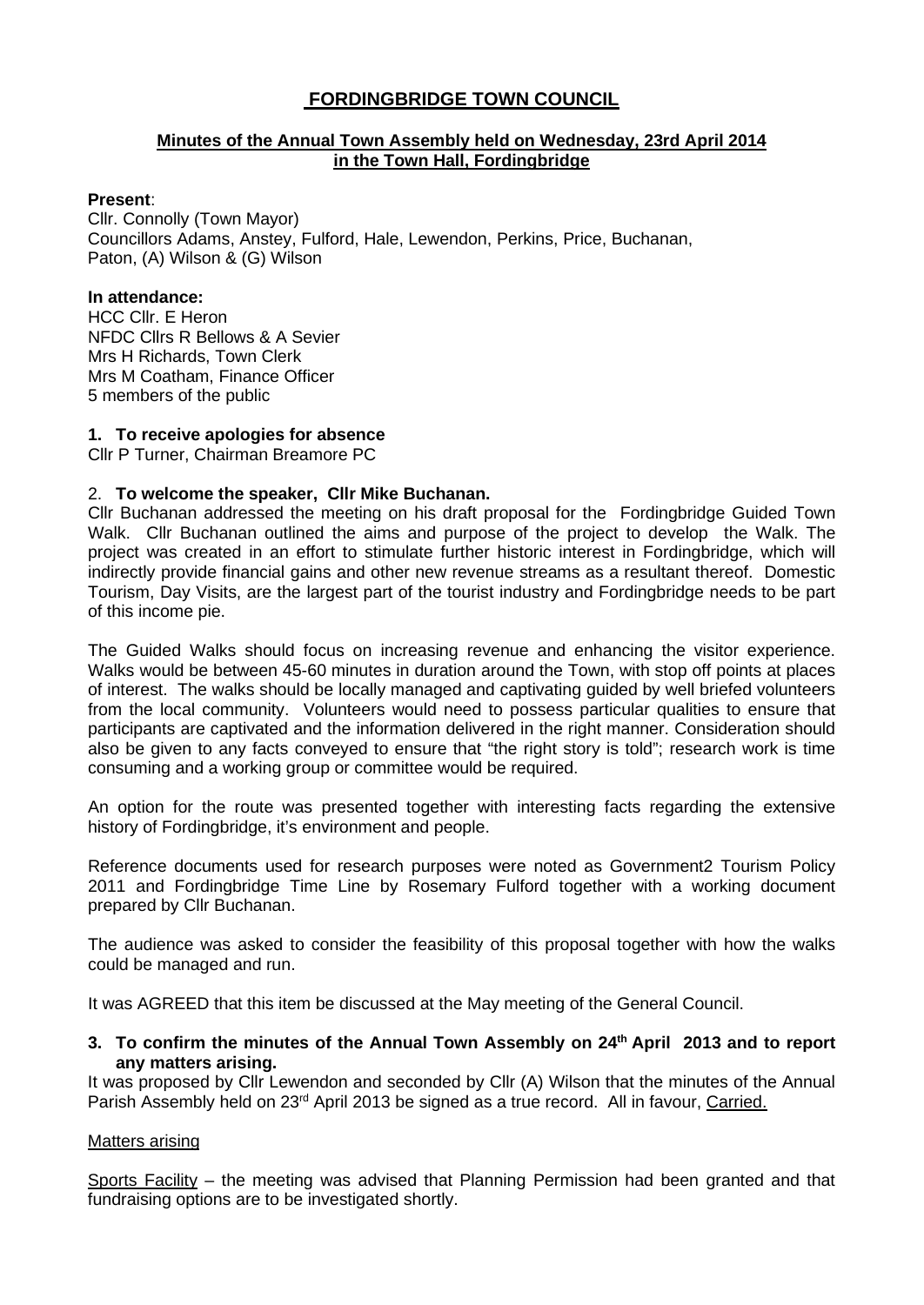Concession Building - the meeting was advised that the building works for the new Concession Building (Kiosk) commenced on the 22<sup>nd</sup> April 2014, with anticipated completion later in the summer.

The Breamore Railway Line Path – successful project and well used pathway. Fordingbridge Junior School – Works carried out and improvements to footpaths New Forest Community Routes – this is an ongoing project

# **4. To receive the Annual Report from the Town Mayor**

The past year has once again been a period of continuous change. The emphasis on Localism continued with more financial responsibility and less income. Together with New Forest District Council and Hampshire County Council, the Council have strived to provide services with reduced income. Members wishes to continue to subsidise the Christmas Lighting and summer flowers has been expensive but localism and support from Members has been strong. Members have agreed to support the continuation of the Summer flowers. Agreement has been reached with the Rotary Club regarding contribution towards funding of the Christmas Lights for 2 years, but a long term solution must be sought.

I would like to give thanks to Helen and Karl, the Rotary Club and Ian Newman and his staff for their continued help and support throughout the year. I would also like to give thanks, as the 3<sup>rd</sup> tier of Government to both our District Councillors, Cllrs Sevier and Bellows and County Councillor, Cllr Heron.

A main focus of the year has been the application for a Gypsy Traveller site in Marl Lane on an area identified in the NFDC Local Plan which should be preserved for recreation and NFDC had been instrumental in stopping unlawful planning. Whitsbury Road set precedent. At this point Cllr A Sevier updated the meeting that NFDC had received an email withdrawing the appeal for the Traveller Site, however confirmation was awaited from the Planning Inspectorate.

Works have started this week on the Concession Building at the Recreation Ground. I also confirm that further planned enhancements funded by Development Contributions not Council Tax Income include enhancements to the play area, with new equipment and also the provision of a Multi-Use Games Area (MUGA). It is hoped that the MUGA would attract more youth to the recreation ground, providing more activities.

I would like to thank Members for their involvement with outside bodies, which is undertaken on a voluntary basis. My thanks also go to the Staff of the Town Council; Andy & Derek on Amenity Areas and the Recreation Ground, Ann for the cleaning of the Town Hall & VIC, Kathy & Sue for their invaluable service provided at the Information Office, Martine for her outstanding work on all Financial Aspects and lastly thanks to Debbie as Assistant Town Clerk, particularly through this year of massive change with Kate's departure and the increased Health & Safety requirements. I would like to welcome Helen Richards to the role of Town Clerk.

Looking ahead to the forthcoming year, there will be further financial change requiring the Council to spend prudently with additional funding sources required. The focus of Council spending will be on provision of the Christmas Lights and Summer Flowers, The Sports Pavilion and potentially the Guided Walks.

## **5. To report on finances for 2013/14 (un-audited accounts) and the budget for 2014/15.**

Martine Coatham, Finance Officer, presented the un-audited accounts and invited those in attendance to view them at the end of the meeting. With reduced income this year and additional expenditure required during December in relation to flood prevention plus higher staff costs due to pension contributions, wiser spending is now required. The Mayor thanked Martine for her report.

## **6. To receive any matters raised by members of the public.**

Congratulations and thanks were given from the public for the provision of the Christmas Lights and Summer Flowers.